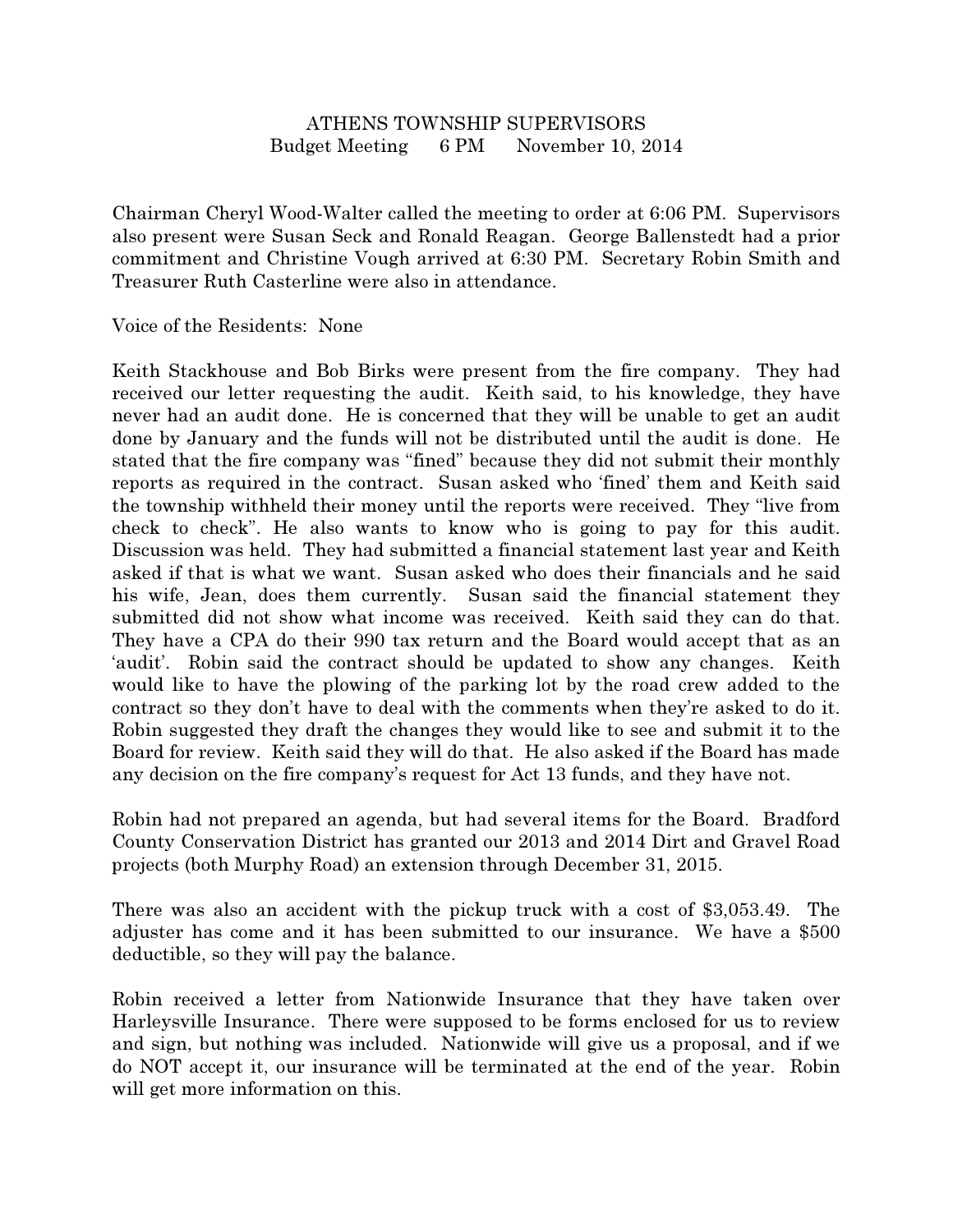Page Two Athens Township Supervisors November 10, 2014

Robin asked if Larry Alderson had left her the 3 packets she needed from the pension board meeting. Cheryl said she has all that and she will get it to me along with the notes from the meeting.

The request for a street light at W. Lockhart St. and Pennsylvania Ave. was discussed. The people who requested this had told Robin that there were street lights at all the intersections from W. Lockhart to Pennsylvania, but Robin checked on that and there were none. No action was taken at this time.

Robin advised the Board that she had sent a letter to the winning bidder of the 1988 Mack truck, advising him that he had 10 days from the receipt of the letter to pay the balance due on the truck or we would assume he forfeits his deposit and we will rebid the item. The 10 days will be up on November  $12<sup>th</sup>$ .

The budget workshop commenced. Christine arrived at 6:30. The question was asked as to whether we can use Liquid Fuels money for equipment we rent or any work we contract out. Robin will check on that.

Susan told Christine that at our last meeting Aaron Brotzman and Dan Knolles were here and said Christine told them that she was in charge of road "on paper", but Susan and Ron were doing roads. Both Susan and Ron said they are not in charge of roads. Susan told Christine that Aaron proceeded to rip her and Ron a new one. Ruth told Susan that she handled them very well. Christine said she did say she was named in charge of roads, but that's just on paper. She said she was just being honest.

The budget workshop continued. Christine said she would like us to consider budgeting the Act 13 funds for next year. The Board was not in favor of that because we may not get any funds next year.

On motion of Susan, second by Ron, it was unanimous to transfer the amount needed to balance the budget – approximately \$157,202 – from the Sinking Loan Fund to General Fund.

On motion of Cheryl, second by Susan, it was unanimous to move approximately \$120,955 from the Sinking Loan Fund to the Capital Reserve Fund and divide it between the Police Car and the Highway Tractor.